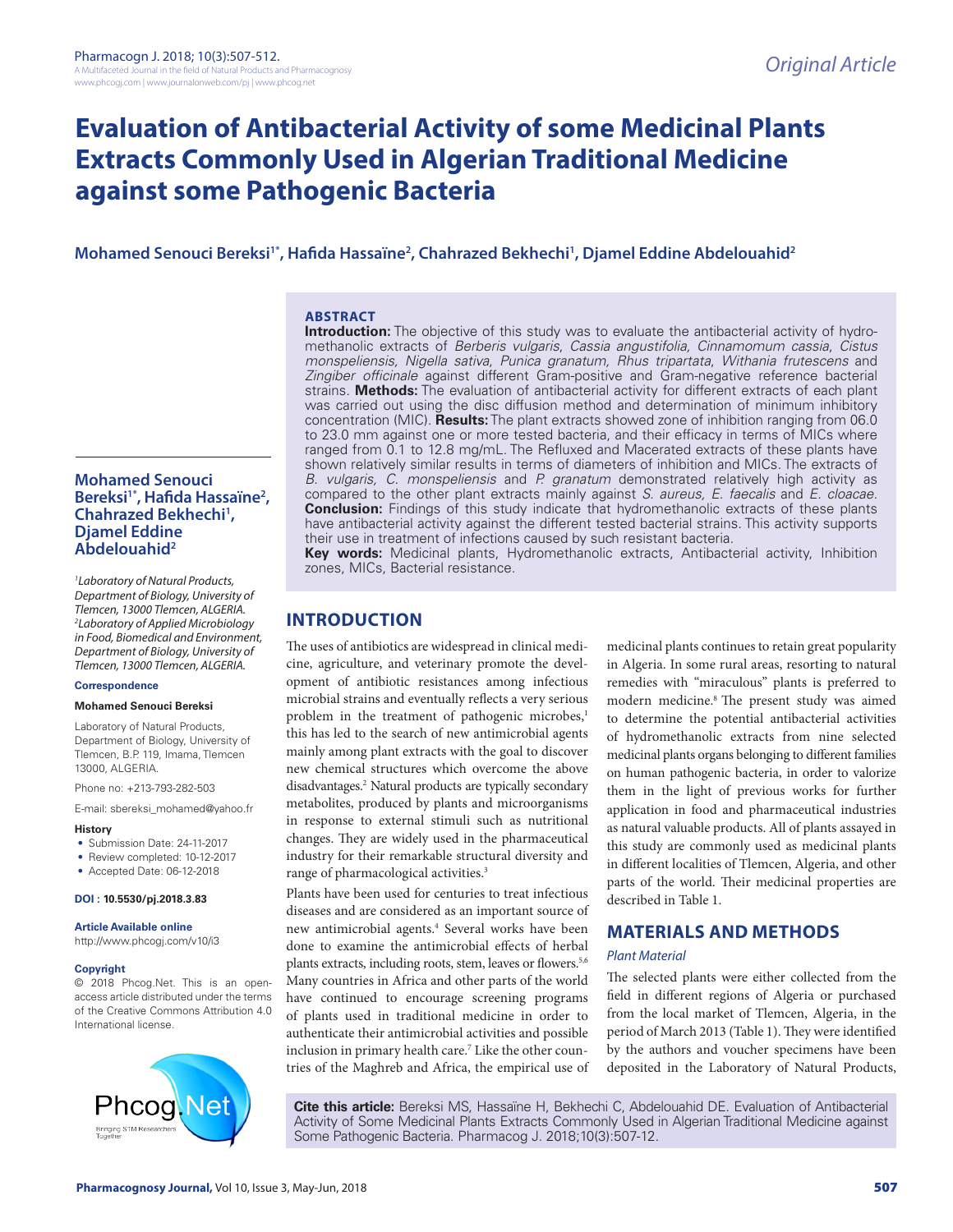| Plant                             | <b>Family</b> | <b>Parts used</b> | <b>Voucher specimen</b> | <b>Origin</b> | <b>Traditional uses</b>                                                                                                                                                                                            |
|-----------------------------------|---------------|-------------------|-------------------------|---------------|--------------------------------------------------------------------------------------------------------------------------------------------------------------------------------------------------------------------|
| Berberis vulgaris L.              | Berberidaceae | Root bark         | $LPN/BV-M 21$           | Market        | Used for treatment of internal injuries, removal of<br>kidney stones, sore throat and fever and also used for<br>tanning skin. <sup>9,10</sup>                                                                     |
| Cassia angustifolia Vahl.         | Fabaceae      | Leaves            | LPN/CA-M 22             | Market        | Used as purgative, astringent, anthelmintic, expectorant<br>and febrifuge, jaundice and typhoid fever. <sup>11</sup>                                                                                               |
| Cinnamomum cassia L.              | Lauraceae     | Peels             | LPN/CC-M23              | Market        | Used as a spice and in traditional medicine for treatment<br>of diarrhea, rheumatism and coldness, digestive<br>complaints and antiseptic. <sup>12</sup>                                                           |
| Cistus monspeliensis L.           | Cistaceae     | Aerial part       | LPN-CM1                 | Tlemcen       | Traditionally used for arthrosis, asthma, bacterial and<br>fungal infections, diarrhea and inflammation. <sup>13</sup>                                                                                             |
| Nigella sativa L.                 | Ranunculaceae | Seeds             | LPN/NS-M 24             | Market        | Commonly used for culinary and medicinal purposes<br>as a remedy o hypertension and diabetes, and as<br>hypoglycemic, anti-inflammatory, antiulcer and<br>bronchodilator. <sup>14</sup>                            |
| Punica granatum L.                | Punicaceae    | Fruit peels       | $LPN-PG2$               | Tlemcen       | Commonly used for treating diarrhea, dysentery<br>and used as astringent. Used also for prevention of<br>atherosclerosis and as antidiabetes, anticancer and with<br>antimicrobial properties. <sup>15</sup>       |
| Rhus tripartita<br>(Ucria) Grande | Anacardiaceae | Aerial part       | LPN-RT <sub>3</sub>     | Bechar        | Treatment of diarrhea, dysentery, diabetes, inflammatory<br>diseases, hemorrhoids and fever. <sup>16</sup>                                                                                                         |
| Withania frutescens L.            | Solanaceae    | Leaves            | LPN-WF4                 | Tlemcen       | Used for treatment of dysentery and ulcers, tooth pain,<br>and as diuretic. Root juice, instilled with honey clarifies<br>the view. <sup>17,18</sup>                                                               |
| Zingiber officinale Roscoe        | Zingiberaceae | Rhizome           | LPN/ZO-M25              | Market        | Ginger is widely used both as a spice and for its<br>medicinal properties to treat stomach aches, diarrhea,<br>nausea, respiratory disorders and has hypoglycaemic<br>and hypolipidaemic effects. <sup>19,20</sup> |

#### **Table 1: Medicinal plants tested for their antibacterial activity in the study.**

University of Tlemcen, Algeria. The plants were dried at room temperature for two weeks.

#### *Preparation of plant extracts*

The dried plants parts were ground and then 10 g of the dry plant powder of each plant was immersed in 100 mL of methanol/water (80/20) and submitted to extraction under reflux for 3 h, or extracted by maceration by overnight constant shaking at room temperature. After, the extracts were filtered and concentrated under reduced pressure at 45°C for preparation of Refluxed Methanolic Extract (RME) and Macerated Methanolic Extract (MME) respectively. The obtained residues were kept in dark and stored at 4°C until use.

### *Bacterial strains*

Following standard bacterial strains were used in this study belonging to Gram positive and Gram negative species: *Staphylococcus aureus* (ATCC 29213), *Enterococcus faecalis* (ATCC 29212), *Escherichia coli* (ATCC 25922), *Entrobacter cloacae* (ATCC 13047), *Klebsiella pneumoniae* (ATCC 700603) and *Pseudomonas aeruginosa* (ATCC 27853). They were obtained from Natural Products laboratory (University of Tlemcen, Algeria). Because of their ability to survive in harsh conditions and their multiple environmental habitats, these bacterial organisms including Gram positive and Gram negative are the main source to cause severe infections in humans.<sup>21</sup>

#### *Disc diffusion method*

Antibacterial activity of tested plants parts was carried out by the disc diffusion method.<sup>22</sup> First, the different extracts of plant parts tested were dissolved in DMSO at a concentration of 100 mg/mL and filtered through 0.45 µm sterile filter membranes. Then, 100 µL of bacterial inoculums containing 108 CFU/mL were spread over plates containing Mueller Hinton agar, and discs (6 mm in diameter) impregnated with 10 µL of the extracts solutions (1 mg/disc) were placed on the surface of the media. Two control discs were used containing DMSO and Gentamicin (10 µg/ disc) as negative and positive controls, respectively. The plates were incubated for 24 h at 37 °C, and the experiments were performed in duplicate. The diameters of inhibition zones were measured and antibacterial activity was considered for diameters of inhibition zone greater than 9 mm.<sup>23</sup>

#### *Determination of the minimum inhibitory concentration (MIC)*

The broth micro-dilution method was used to determine the MIC according to The European Committee on Antimicrobial Susceptibility Testing (EUCAST).<sup>24</sup> The tested extracts were dissolved in 10% DMSO and diluted to the higher concentration. Then, a serial ½ dilutions of extracts were prepared directly in a microtiter plate containing Mueller Hinton broth to obtain concentrations from 0.0125 to 12.8 mg/mL. The bacterial inoculum was added to give a final concentration of  $5 \times 10^5$ CFU/mL in each well. The positive control was used containing Gentamicin as standard drug at final concentrations from 0.125 to 128 µg/mL. The plate was covered with a sterile sealer and incubated for 24 h at 37°C. The MIC was considered as the lowest concentration of the extract that completely inhibits the bacterial growth. The lower the MIC, the higher the activity of the extract.

# **RESULTS**

#### *Yields of extracts*

The preparation of extracts from different parts of selected plants was performed using two types of extraction. The yields obtained for different extracts are shown in Table 2.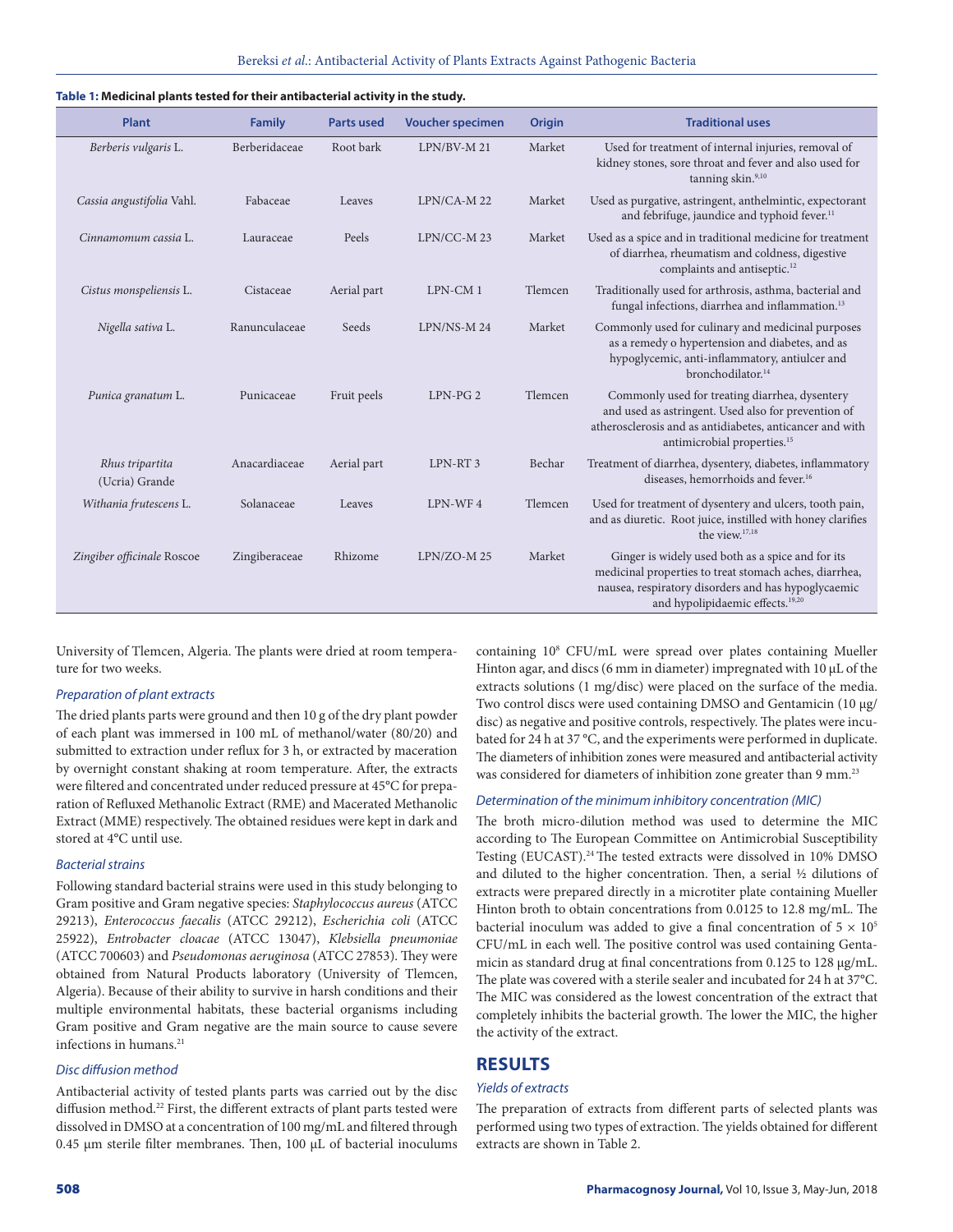#### **Table 2: Extraction yields of the studied plants.**

| <b>Plants</b>        | Yield $(\% )$ |            |  |  |  |
|----------------------|---------------|------------|--|--|--|
|                      | <b>RME</b>    | <b>MME</b> |  |  |  |
| Berberis vulgaris    | 17,98         | 17,23      |  |  |  |
| Cassia langustifolia | 12,60         | 17,75      |  |  |  |
| Cinnamomum cassia    | 24,94         | 24,39      |  |  |  |
| Cistus monspeliensis | 26,60         | 27,42      |  |  |  |
| Nigella sativa       | 16,03         | 12,22      |  |  |  |
| Punica granatum      | 35,07         | 38,19      |  |  |  |
| Rhus tripartita      | 15,91         | 12,22      |  |  |  |
| Withania frutescens  | 21,29         | 18,06      |  |  |  |
| Zingiber officinale  | 17,32         | 06,74      |  |  |  |

The two types of extracts of all different plants parts studied show substantially similar yields, with the exception of *Z. officinale* dry rhizome where the yield of RME is approximately three times greater than MME. This latter difference may be due to the extraction method used and the biochemical composition of the plant.

#### *Antibacterial activity*

Evaluation of the antibacterial activity of hydromethanolic extracts of the studied plants was determined initially by the disc diffusion method against different bacteria. These bacterial strains are Gram-positive and Gram-negative species frequently encountered in infectious diseases. The results of the diameters of inhibition zones are shown in the Table 3.

It can be noted that all plants parts extracts, except for those of *Cassia angustifolia* leaves, *Nigella sativa* seeds and *Zingiber officinale* dry rhizome, exhibited varying degrees of antibacterial activity against all bacterial strains tested. The macerated extracts of *Berberis vulgaris* root barks presented a strong activity against *S. aureus* with diameter of inhibition zone of 23.0 mm, a weak activity against *E. faecalis* (13.0 mm diameter)

and no activity toward other strains. The extracts of *Cistus monspeliensis*  aerial parts and *Punica granatum* fruit peels showed a relatively moderate activity mainly against *S. aureus* (16.0, 17.0 mm and 20.0 mm, respectively). These plants parts extracts showed a low activity particularly against *K. pneumoniae* (10.0 mm) for *C. monspelienis* aerial parts and against *P. aeruginosa* (12.0 mm) for *P. granatum* fruit peels.

The plant extracts of *Cinnamomum cassia* peels, *Rhus tripartita* aerial parts and *Withania frutescens* leaves showed a low activity with diameters of about 11.0 and 12.0 mm mainly against *S. aureus* and of 11.0, 12.0 and 10.0 mm against *E. coli*, *E. cloacae* and *P. aeruginosa*, respectively for *C. cassia* peels. The refluxed and macerated extracts of these plants showed diameters were close.

#### *Minimum Inhibitory Concentrations*

The effectiveness of the extracts on tested bacterial strains was determined by measuring the minimum inhibitory concentration (MIC) (Table 4).

The MICs of hydromehanolic extracts of individual plants parts varies against different tested strains. MICs values obtained from extracts of *B. vulgaris* root barks were of 0.4 mg/mLagainst *S. aureus* and 1.6 mg/mL against *E. cloacae*. In addition, *Cinnamomum cassia* peels extracts showed MICs of 0.1 and 0.8 mg/mL against *S. aureus* and *E. faecalis* and 1.6 mg/mL against *E. coli* and *E. cloacae*. The extracts of *C. monspeliensis* aerial parts and *P. granatum* fruit peels showed MICs of 0.1 and 0.2 mg/mL (RME and MME respectively) against *S. aureus*. MICs against *E. faecalis, E. coli, E. cloacae* and *P. aeruginosa* were 1.6 mg/mL by *C. monspeliensis* aerial parts and were of 0.8 mg/mL against *E. cloacae* by MME *P. granatum* fruit peels extracts.

Contrary to what was expected, MICs of *R. tripartita* aerial parts extracts were 0.2 and 0.8 mg/mL for MME and RME respectively against *S. aureus* and 1.6 mg/mL against *K. pneumoniae*. MICs values of *W. frutescens* leaves extracts were 1.6 mg/mL against *S. aureus*. Other results were between 3.2 and 12.8 mg/mL. It can be noted that overall there is no difference between the results of the RME and MME in terms

| Table 3: Antibacterial activity (inhibition zones, mm) of the tested extracts. |  |
|--------------------------------------------------------------------------------|--|
|--------------------------------------------------------------------------------|--|

| <b>Plants</b>        |            | S. aureus                | E. faecalis              | E. coli                  | E. cloacae               | K.pneumoniae             | P. aeruginosa            |
|----------------------|------------|--------------------------|--------------------------|--------------------------|--------------------------|--------------------------|--------------------------|
| Berberis vulgaris    | <b>RME</b> | 12.0                     | $\overline{\phantom{0}}$ | $-$                      |                          |                          |                          |
|                      | <b>MME</b> | 23.0                     | 13.0                     |                          | 07.5                     |                          |                          |
| Cassia angustifolia  | <b>RME</b> |                          |                          |                          |                          |                          |                          |
|                      | <b>MME</b> |                          |                          |                          |                          |                          | $\overline{\phantom{m}}$ |
| Cinnamomum cassia    | <b>RME</b> | 11.0                     | 07.0                     | 07.0                     | 08.5                     | 10.0                     | 07.5                     |
|                      | <b>MME</b> | 11.0                     | 08.0                     | 11.0                     | 12.0                     | 07.0                     | 10.0                     |
| Cistus monspeliensis | <b>RME</b> | 17.0                     | $\overline{\phantom{0}}$ | $\overline{\phantom{0}}$ | 08.0                     | 07.0                     | 08.0                     |
|                      | <b>MME</b> | 16.0                     | 09.5                     | 08.5                     | 08.0                     | 10.0                     | 09.0                     |
| Nigella sativa       | <b>RME</b> | 07.5                     | $\overline{a}$           | $-$                      | $\qquad \qquad -$        | $\overline{\phantom{m}}$ | $\overline{\phantom{0}}$ |
|                      | <b>MME</b> | $\qquad \qquad -$        |                          |                          |                          |                          | $\overline{\phantom{m}}$ |
| Punica granatum      | <b>RME</b> | 20.0                     | $\overline{a}$           | 07.0                     | 08.5                     | 09.5                     | 08.0                     |
|                      | <b>MME</b> | 20.0                     |                          | 09.0                     | 09.0                     | 08.0                     | 12.0                     |
| Rhus tripartita      | <b>RME</b> | 08.7                     | 08.0                     |                          |                          | $\overline{\phantom{0}}$ | $\overline{\phantom{m}}$ |
|                      | <b>MME</b> | 12.0                     | $\overline{\phantom{0}}$ | 09.0                     | $\overline{\phantom{0}}$ | $\overline{\phantom{m}}$ | 08.0                     |
| Withania frutescens  | <b>RME</b> | 12.0                     | $\overline{\phantom{0}}$ | $\overline{\phantom{0}}$ |                          | $\overline{\phantom{m}}$ | $\overline{\phantom{m}}$ |
|                      | <b>MME</b> | 11.0                     | $\qquad \qquad -$        |                          |                          | $\qquad \qquad -$        |                          |
| Zingiber officinale  | <b>RME</b> |                          |                          |                          |                          |                          |                          |
|                      | <b>MME</b> | $\overline{\phantom{0}}$ |                          |                          |                          | $\overline{\phantom{0}}$ |                          |
| Gentamicin (10µg)    |            | 24.0                     | 14.0                     | 25.0                     | 24.0                     | 16.0                     | 22.0                     |

— : No inhibition zone observed, RME: Refluxed Methanolic Extract, MME: Macerated Methanolic Extract.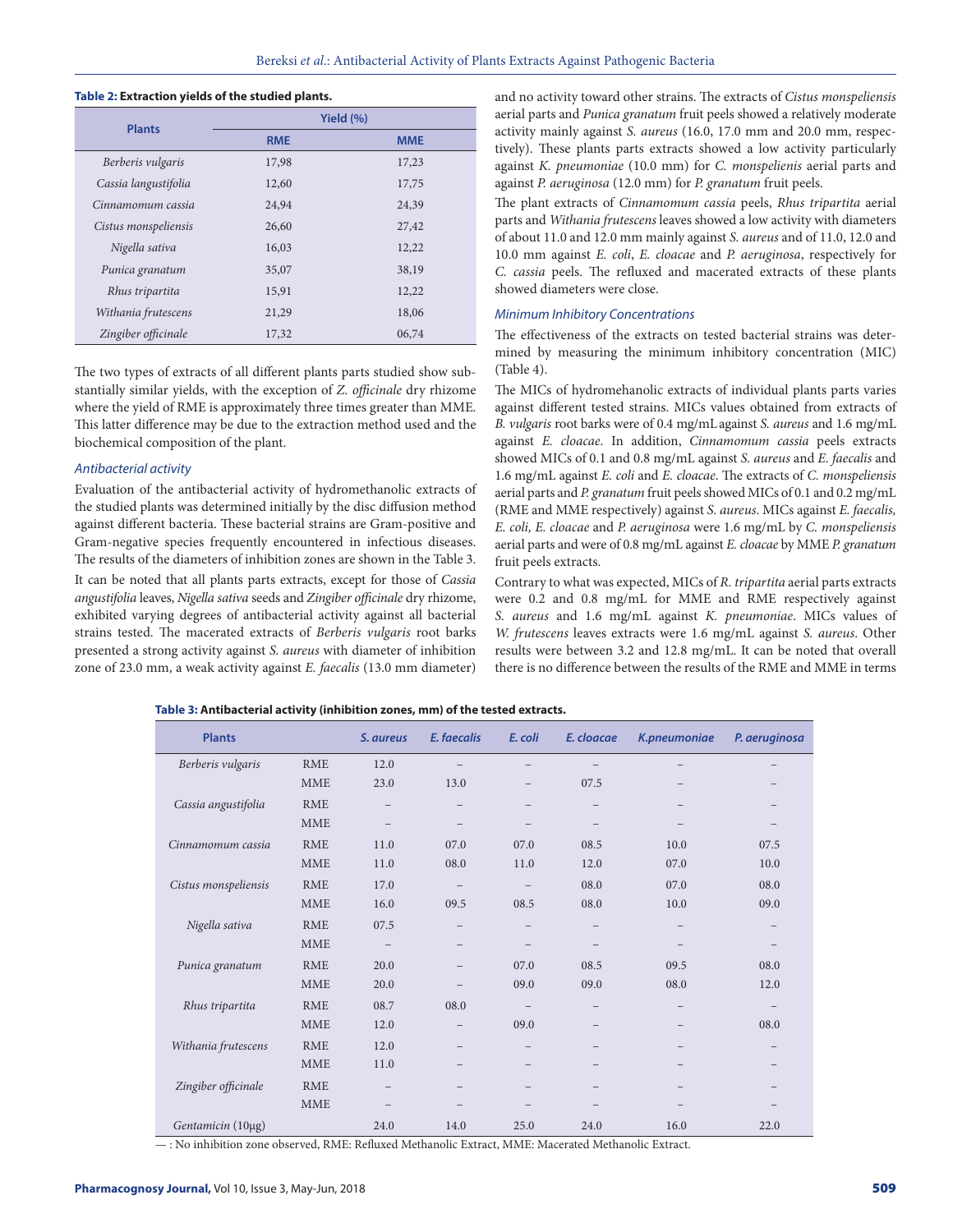| <b>Plants</b>        |            | S. aureus | E. faecalis | E. coli | E. cloacae | K.pneumoniae   | P. aeruginosa |
|----------------------|------------|-----------|-------------|---------|------------|----------------|---------------|
| Berberis vulgaris    | <b>RME</b> | 0.4       | 6.4         | 6.4     | 1.6        | 3.2            | 6.4           |
|                      | <b>MME</b> | 0.4       | 12.8        | 1.6     | 1.6        | 6.4            | 3.2           |
| Cassia angustifolia  | <b>RME</b> | 1.6       | 12.8        | 12.8    | 12.8       | 12.8           | 12.8          |
|                      | <b>MME</b> | 1.6       | 3.2         | 12.8    | 6.4        | 12.8           | 12.8          |
| Cinnamomum cassia    | <b>RME</b> | 0.8       | 6.4         | 1.6     | 1.6        | 12.8           | 3.2           |
|                      | <b>MME</b> | 0.1       | 0.8         | 3.2     | 6.4        | 12.8           | 12.8          |
| Cistus monspeliensis | <b>RME</b> | 0.1       | 6.4         | 1.6     | 1.6        | 3.2            | 3.2           |
|                      | <b>MME</b> | 0.2       | 1.6         | 1.6     | 1.6        | 3.2            | 1.6           |
| Nigella sativa       | <b>RME</b> | 6.4       | 12.8        | 12.8    | 6.4        | 12.8           | 12.8          |
|                      | <b>MME</b> | 3.2       | 12.8        | 12.8    | 12.8       | 12.8           | 12.8          |
| Punica granatum      | <b>RME</b> | 0.1       | 12.8        | 3.2     | 3.2        | 3.2            | 6.4           |
|                      | <b>MME</b> | 0.2       | 1.6         | 3.2     | 0.8        | 12.8           | 1.6           |
| Rhus tripartita      | <b>RME</b> | 0.8       | 6.4         | 12.8    | 3.2        | 1.6            | 12.8          |
|                      | <b>MME</b> | 0.2       | 6.4         | 3.2     | 6.4        | 1.6            | 12.8          |
| Withania frutescens  | <b>RME</b> | 1.6       | 12.8        | 12.8    | 12.8       | 12.8           | 12.8          |
|                      | <b>MME</b> | 1.6       | 12.8        | 6.4     | 6.4        | 12.8           | 12.8          |
| Zingiber officinale  | <b>RME</b> | 12.8      | 12.8        | 12.8    | 6.4        | 12.8           | 12.8          |
|                      | <b>MME</b> | 12.8      | 12.8        | 12.8    | 12.8       | 12.8           | 12.8          |
| Gentamicin (µg/ml)   |            | 0.25      | 8           | 0.5     | 0.5        | $\overline{4}$ | 0.5           |

#### **Table 4: MICs (mg/mL) of the tested extracts.**

RME: Refluxed Methanolic Extract, MME: Macerated Methanolic Extract.

of MICs values. Finally, the extracts of *Cassia angustifolia* leaves, *Nigella sativa* seeds and *Zingiber officinale* dry rhizome showed higher values of MICs varying from 1.6 to 12.8 mg/mL.

### **DISCUSSION**

The results of this study are a contribution to the valorization of some medicinal plants parts that are used in Algerian traditional medicine. Their antimicrobial properties to fight gainst various bacterial infections have been reported in several studies. According to Mezouar *et al*. methanolic extracts of root barks of *B. vulgaris* have presented a very weak antibacterial activity against all tested strains including *S. aureus*. 25 Comparing results found in this study with those of the literature, we notice in a previous work on antimicrobial activity of some medicinal plants from Tunisia, that methanolic extracts of *C. monspeliensis* leaves

have shown an interesting activity against *P. aeruginosa, S. aureus, E. faecalis* with inhibition zones diameters of 18.0, 20.0 and 15.0 mm, respectively.26 Whereas, water-methanol extracts of fruit peels of pomegranate (*P. granatum*) have demonstrated a moderate activity when they were tested on *S. aureus, P. aeruginosa and K. pneumonia*e (13.0, 18.0 and 16.0 mm, respectively).<sup>27</sup> this activity of pomegranate peels could be attributed to tannins, for which antimicrobial activity has been demonstrated.4

For *C. cassia*, some authors have reported the antibacterial activity of alcoholic peels extracts against different bacterial strains; the results showed no activity of these extracts in terms of inhibition zones diameters against the tested strains such as *E. faecalis, K. pneumoniae, S aureus* and *P. aeruginosa*. 28 On the other hand, the results found in this study concerning the activity of *R. tripartita* aerial parts extracts are in agreement with other previous works which found significant antibacterial activity of leaves alcoholic extracts against methicillin-resistant *S. aureus,*<sup>16</sup> and no activity against *E. coli* and *P. aeruginosa*. 29 For *W. frutescens*, El Bouzidi *et al*. have reported different antibacterial activities of leaves methanolic extracts against *S. aureus* (11.5 mm), *K. pneumoniae* (18.0 mm), *P. fluorescens* (14.5 mm) and no activity against *E. coli*. 30

It was observed in the present study that *Staphylococcus aureus* was the most sensitive compared to other strains, while *K. pneumoniae* was the most resistant strain to all tested plant parts extracts. Indeed, the difference in sensitivity between Gram positive and Gram negative bacteria can be ascribed to morphological differences between these microorganisms, above all to differences in the permeability of the cell wall.<sup>31</sup>

The results of MICs showed that MIC values of *B. vulgaris* root barks extracts found in this study were lower than those found in a previous work, which were on the order of 2.5 and 5 mg/mL against *E. faecalis* and *S aureus* and 20 mg/mL against *E. coli* and *E. cloacae,* respectively.25 This activity is due to berberine, an alkaloid from *Berberis* species, responsible of antimicrobial activity against Gram positive and Gram negative bacteria.32 Comparatively, the ethanolic extracts of *Cinnamomum zeylanicum* barks gave MBC values ranging from 2.5 to more than 10 mg/mL, against a variety of Gram-positive and Gram-negative bacterial strains.<sup>33</sup> Previous studies consider that the antibacterial effect of cinnamon was probably due to its major compound, cinnamaldehyde, whose antibacterial power has been proved.<sup>34</sup>

It can be noted that MICs of methanolic extracts of *C. monspeliensis* aerial parts found in this study were lower than those found by Bouamama *et al*., which were 25 mg/mL against *S. aureus* and *E. coli* and 50 mg/mL against *P. aeruginosa*. 35 However**,** MICs of methanolic extracts of *P. granatum* fruit peels were substantially in accordance with those previously obtained, which were of 2 and 0.5 mg/mL against *Staphylococcus aureus* and *Bacillus subtilis* and of 2 and 1 mg/mL *K. pneumoniae* and *E. coli,* respectively.27 For *R. tripartita*, Habibi *et al*. have reported MICs values of leaves ethanolic extracts higher than obtained in the present study that were of 50 mg/mL against *E. coli* and *P. aeruginosa*. 29

In addition, it has been reported according to the literature, that MICs of leaves methanolic extracts of *W. frutescens* were 0.8 mg/mL against *S. aureus* and 0.2 mg/mL against *E. coli* and *K. pneumonia,*30 which were lower than that found in this study.

In the present study, extracts of *Cassia angustifolia* leaves, *Nigella sativa* seeds and *Zingiber officinale* dry rhizome have shown practically low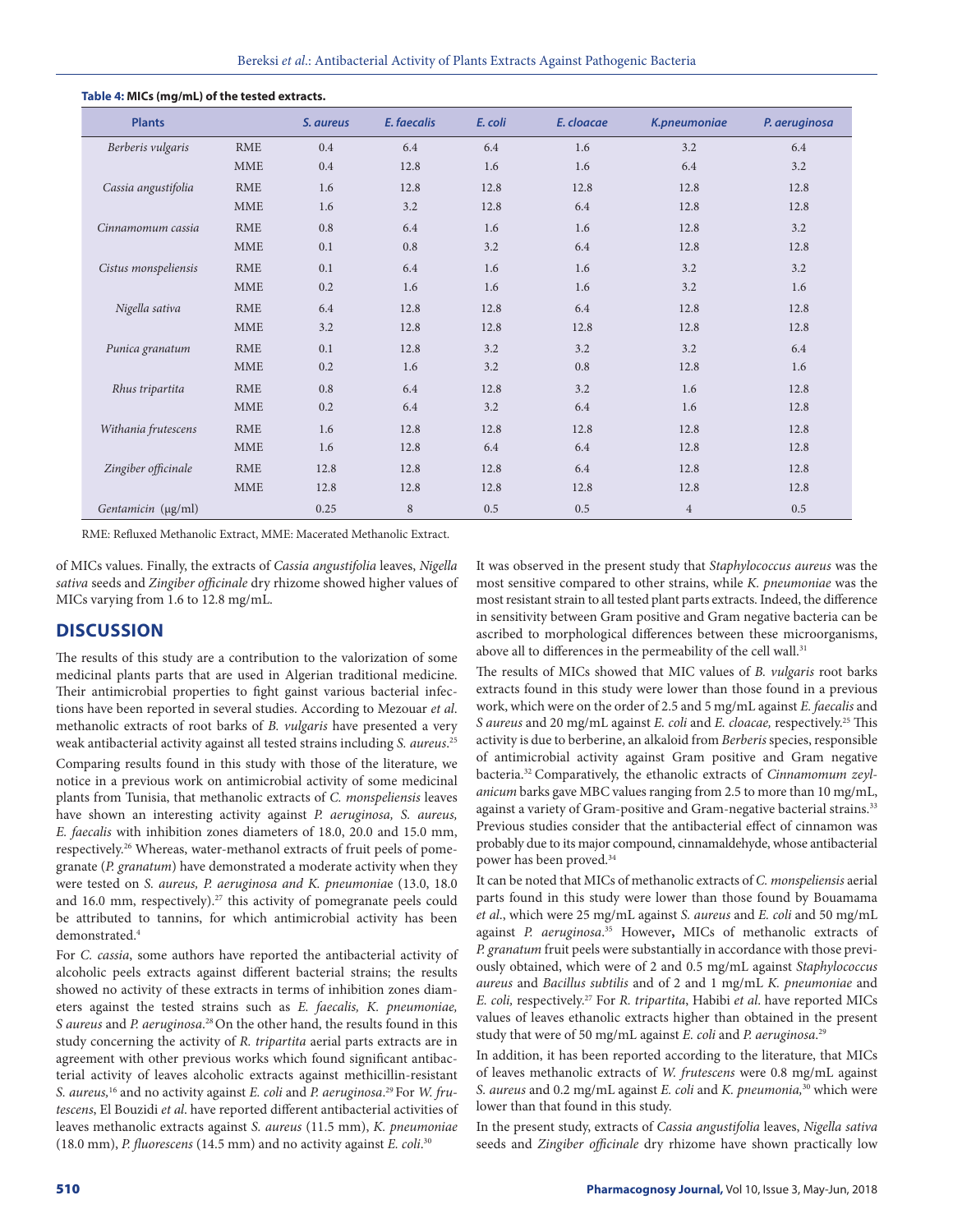activities. The observed activities of these extracts were relatively different from those found in other works. Thus, in the study of Gnanavel *et al*., the n-butanol leaves extracts of *Cassia angustifolia* exhibited maximum zone of inhibition against *Staphylococcus aureus* (17.0 mm), *Salmonella typhi* (12.0 mm) and *Klebsiella pneumoniae* (10.0 mm); while, methanol extracts have not shown any activity against both the isolates.<sup>36</sup> Bameri *et al*. also showed that MICs values of leaf methanol extract of *C. angustifolia* exhibited stronger activity against *K. pneumonia* and *E. coli* (0.62 and 1.25 mg/mL, respectively).<sup>11</sup>

For *Nigella sativa*, it was cited that seeds oil showed pronounced antibacterial activity against *S. aureus* and *P. aeruginosa* (24.0 and 20.0 mm) and no activity against *E. coli*, at 1:10 oil dilution.<sup>37</sup> On the other hand, in earlier study of Ekwenye and Elegalam, *E. coli* and *S. typhi* were weakly sensitive to ethanolic extracts of ginger (*Z. officinale*) dry rhizome where inhibition zones diameters were of 09.0 and 10.0 mm, respectively.<sup>38</sup> Whereas, MICs of methanolic extracts of *Z. officinale* dry rhizome were of 3.50, 1.75, 1.75, and 3.50 mg/mL against *E. coli, P. aeruginosa, S. aureus* and *E. faecalis*, respectively.<sup>20</sup>

It has been reported that the relationship between zone of inhibition and MIC values may be greatly affected by the composition of crude extracts that are mixture of phytoconstituents which may influence the diffusion power of the active constituents, and the different level of intrinsic tolerance of test strains to antimicrobials which can differ MIC values from one isolate to another.39

# **CONCLUSION**

In this study, hydromethanolic extracts of nine medicinal plant organs used in Algerian traditional medicine were assessed for their antibacterial activities. The results indicated that extracts of *Berberis vulgaris* root barks*, Cinnamomum cassia* peels*, Cistus monspeliensis* aerial parts*, Punica granatum* fruit peels*, Rhus tripartita* aerial parts and *Withania frutescens* leaves have potential antibacterial effects on bacterial strains tested, especially *S. aureus*. This was confirmed by determination of both diameters of inhibition zones and minimal inhibitory concentrations. This indicated that these plants have potentially antibacterial properties and could be used in the development of novel antibacterial agents.

Other investigations are necessary to be done on a wide range of bacteria and fungi to assess the spectrum of such plants parts extracts. Moreover, other parts of the examined plants are also needed to be assessed for their antibacterial activity. Further studies on isolation and chemical structure determination of active compounds from these extracts are necessary for their utilization to treat infections caused by pathogenic and often multidrug resistant bacteria.

# **ACKNOWLEDGEMENT**

The authors acknowledge the help of Dr. Fayçal Hassani (Laboratory of Botany, Department of Ecology, University of Tlemcen, Algeria) for botanical identification of plant material.

# **CONFLICT OF INTEREST**

The authors declare that they have no conflict of interest.

### **ABBREVIATIONS USED**

**MIC:** Minimal inhibitory concentration; **DMSO:** Dimethylsulfoxid; **CFU:** Colony forming units; **ATCC:** American type culture collection; **RME:** Refluxed methanolic extract; **MME:** Macerated methanolic extract.

### **REFERENCES**

1. Kapil A. The challenge of antibiotic resistance: need to contemplate. Indian J

Med Res. 2005;121(2):83-91.

- 2. Lewis K, Ausubel FM. Prospects for plant derived antibacterials. Nat Biotechnol. 2006;24(12):1504-7.
- 3. Ernst E. The efficacy of herbal medicine: An overview. Fundam Clin Pharmacol. 2005;19(4):405-9.
- 4. Cowan MM. Plant Products as Antimicrobial Agents. Clin Microbiol Rev. 1999;12(4):564-82.
- 5. Abu-Shanab B, Adwan D, Abu-Safiya D, Jarrar N, Adwan K. Antibacterial activities of some plant extracts utilized in popular medicine in Palestine. Turk J Biol. 2005;28(2-4):99-102.
- 6. Abbassi F, Hani K. *In vitro* antibacterial and antifungal activities of *Rhus tripartitum* used as antidiarrhoeal in Tunisian folk medicine. Nat Prod Res. 2012;26(23):2215-8.
- 7. Baba-Moussa F, Akpagana K, Bouchet P. Antifungal activities of seven West African Combretaceae used in traditional medicine. J Ethnopharmacol. 1999;66(3):335-8.
- 8. Boulos L. Medicinal Plants of North Africa. Reference Publications, Inc.; 1983.
- 9. Srivastava S, Srivastava M, Misra A, Pandey G, Rawat AKS. A review on biological and chemical diversity in Berberis (Berberidaceae). EXCLI J. 2015;14:247-67.
- 10. Mokhber-Dezfuli N, Saeidnia S, Gohari AR, Kurepaz-Mahmoodabadi M. Phytochemistry and pharmacology of Berberis species. Pharmacogn Rev. 2014;8(15):8-15.
- 11. Bameri Z, Amini-Boroujeni N, Saeidi S, Bazi S. Antibacterial activity of *Cassia angustifolia* extract against some human pathogenic bacteria. J Nov Appl Sci. 2013;2(11):584-6.
- 12. Chaudhry NMA, Tariq P. Anti-microbial activity of *Cinnamomum cassia* against diverse microbial flora with its nutritional and medicinal impacts. Pak J Bot. 2006;38(1):169-74.
- 13. Papaefthimiou D, Papanikolaou A, Falara V, Givanoudi S, Kostas S, Kanellis AK. Genus Cistus: a model for exploring labdane-type diterpenes' biosynthesis and a natural source of high value products with biological, aromatic, and pharmacological properties. Front Chem. 2014;2:1-19.
- 14. Hosseinzadeh H, Fazly Bazzaz BS, Motevaly Haghi M. Antibacterial activity of total extracts and essential oil of *Nigella sativa* L. seeds in mice. Pharmacolgyonline. 2007;2:429-35.
- 15. Al-Mathal EM, Alsalem AM. Pomegranate (*Punica granatum*) peel is effective in a murine model of experimental *Cryptosporidium parvum*. Exp Parasitol. 2012;131(3):350-7.
- 16. Abd El-Salam IM. Phytoconstituents and the study of antioxidant, antimalarial and antimicrobial activities of *Rhus tripartita* growing in Egypt. J Pharmacogn Phytochem. 2015;4(2):276-81.
- 17. Bellakhdar J. The traditional Moroccan pharmacopoeia. Paris: Ibis Press; 1997.
- 18. Fasla B, Zeghada FZ, Marouf A, Bennaceur M. Cytotoxic and genotoxic effects of aqueous extracts of five Algerian medicinal plants on *Allium cepa* L. root tips. Phyto Chem Bio Sub J. 2012;6(2):53-70.
- 19. Shirin APR, Jamuna P. Chemical composition and antioxidant properties of ginger root (*Zingiber officinale*). J Med Plant Res. 2010;4(24):2674-9.
- 20. Bhargava S, Dhabhai K, Batra A, Sharma A, Malhotra B. *Zingiber Officinale*: Chemical and phytochemical screening and evaluation of its antimicrobial activities. J Chem Pharm Res. 2012;4(1):360-4.
- 21. Ahameethunisa AR, Hoper W. Antibacterial activity of *Artemisia nilagirica* leaf extract against clinical and phytopathogenic bacteria. BMC Complement Altern Med. 2010;10(1):6.
- 22. Gulluce M, Sahin F, Sokmen M, Ozer H, Daferera D, Sokmen A, *et al.* Antimicrobial and antioxidant properties of the essential oils and methanol extract from *Mentha longifolia* L. ssp. *longifolia*. Food Chem. 2007;103(4):1449-56.
- 23. Rahmoun NM, Ziane H, Boucherit-Otmani Z. Antibacterial and antifungal screening of four medicinal plants. J Coast Life Med. 2014;2(12):975-9.
- 24. EUCAST (European Committee for Antimicrobial Susceptibility Testing). Determination of minimum inhibitory concentrations (MICs) of antimicrobial agents by broth dilution. Clin Microbiol Infect. 2003;9(8):1-7.
- 25. Mezouar D, Lahfa FB, Abdelouahid DE, Adida H, Rahmoun NM, Boucherit-Otmani Z. Activité antimicrobienne d'extraits d'écorce de racines de *Berberis vulgaris*. Phytothérapie 2014;12(6):380-5.
- 26. Ben Sassi A, Harzallah-Skhiri F, Aouni M. Investigation of some medicinal plants from Tunisia for antimicrobial activities. Pharm Biol. 2007;45(5):421-8.
- 27. Al-Zoreky NS. Antimicrobial activity of pomegranate (*Punica granatum* L.) fruit peels. Int J Food Microbiol. 2009;134(3):244-8.
- 28. Ateș DA, Erdorul ÖT. Antimicrobial activities of various medicinal and commercial plant extracts. Turk J Biol. 2003;27(3):157-62.
- 29. Habibi AA, Zubek SA, Abushhiwa MA, Ahmed MO, El-Khodery SA, Osman HY, *et al*. Antibacterial activity of selected Libyan medicinal plants against *Pseudomonas aeruginosa* and *Escherichia coli*. J Pharmacogn Phytochem. 2015;3(6):197-201.
- 30. El Bouzidi L, Larhsini M, Markouk M, Abbad A, Hassani L, Bekkouche K. Antioxidant and antimicrobial activities of *Withania frutescens*. Nat Prod Commun. 2011;6(10):1447-50.